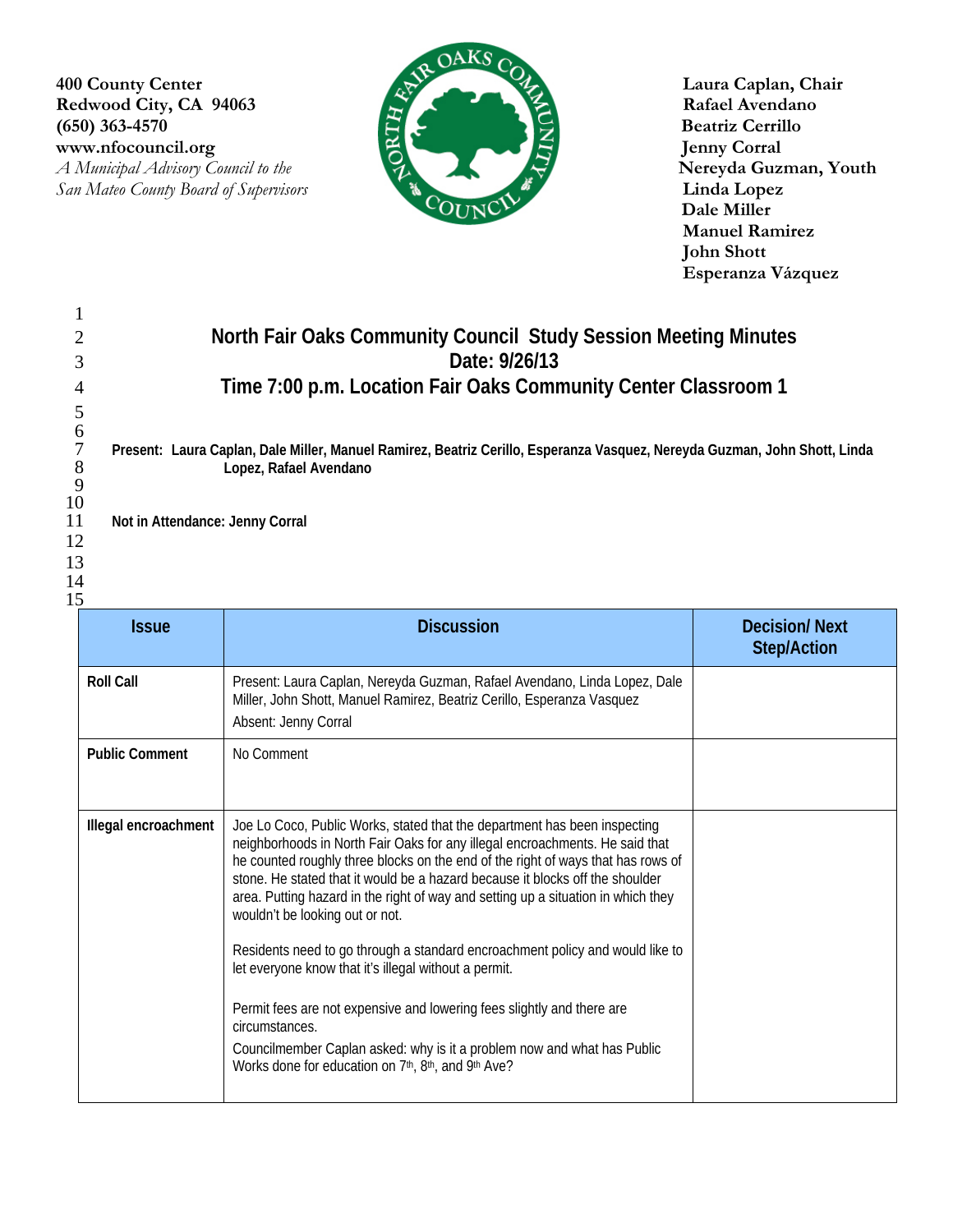| <b>Issue</b>           | <b>Discussion</b>                                                                                                                                                                                                                                                     | <b>Decision/Next</b><br><b>Step/Action</b>                                                                                                              |
|------------------------|-----------------------------------------------------------------------------------------------------------------------------------------------------------------------------------------------------------------------------------------------------------------------|---------------------------------------------------------------------------------------------------------------------------------------------------------|
|                        | Joe stated that it's been an issue for awhile and they are having to deal with<br>pulling big boulders. They are setting up a strategy to deal with the<br>encroachment issue.                                                                                        |                                                                                                                                                         |
|                        | Chair Caplan stated to the other councilmembers that the Illegal encroachment<br>started as a result of BACE and trucks that have been parked in different<br>places.                                                                                                 |                                                                                                                                                         |
|                        | Chair Caplan also said that alot of people aren't aware of the policy of the illegal<br>encroachment.                                                                                                                                                                 |                                                                                                                                                         |
|                        | Councilmember miller also stated that in 1993, the Fair Oaks Community<br>Council worked with Public Works to develop a policy statement. The policy<br>stated that the homeowners are allowed to plant, a limit number of any tree,<br>within ten feet off the road. |                                                                                                                                                         |
|                        | Joe LoCoco stated that trees that have been planted 8 feet wouldn't be remove<br>unless there are road improvements. Rocks, stones and hard objects will be not<br>be allowed.                                                                                        |                                                                                                                                                         |
|                        | Joe also stated the next steps would be to develop a plan and present it to the<br>council on a way to address the issue in mid October and forward the game<br>plan. He would like to take an inventory of all the illegal encroachment and go<br>from there.        |                                                                                                                                                         |
| <b>Illegal Dumping</b> | Bianca Shulaker and Stephen Stolte, County Manager's Office, presented an<br>overview on Illegal dumping in North Fair Oaks:                                                                                                                                          | The council will have another<br>discussion in more detail about<br>the formation of an Illegal<br>Dumping subcommittee at their<br>next Study Session. |
|                        | Through their research and talking with a number of agencies and<br>organizations, they were able to identify Illegal Dumping sites in North Fair<br>Oaks.                                                                                                            |                                                                                                                                                         |
|                        | Most of the hotspots in North Fair Oaks come from Multi-family dwelling units.                                                                                                                                                                                        |                                                                                                                                                         |
|                        | Bianca and Stephen stated that the illegal dumping drivers are:                                                                                                                                                                                                       |                                                                                                                                                         |
|                        | The cultural norms surrounding garbage.                                                                                                                                                                                                                               |                                                                                                                                                         |
|                        | Difficulty recycling large items, or lack of knowledge about<br>resources available.                                                                                                                                                                                  |                                                                                                                                                         |
|                        | Socioeconomic & Housing such as overcrowding, Trigger<br>events, Multi-family sector, Transient residents                                                                                                                                                             |                                                                                                                                                         |
|                        | Informal market for unpermitted haulers.                                                                                                                                                                                                                              |                                                                                                                                                         |
|                        | They also mentioned barriers to effective management:                                                                                                                                                                                                                 |                                                                                                                                                         |
|                        | Lack of resources and coordination                                                                                                                                                                                                                                    |                                                                                                                                                         |
|                        | Policy incentivizes dumping                                                                                                                                                                                                                                           |                                                                                                                                                         |